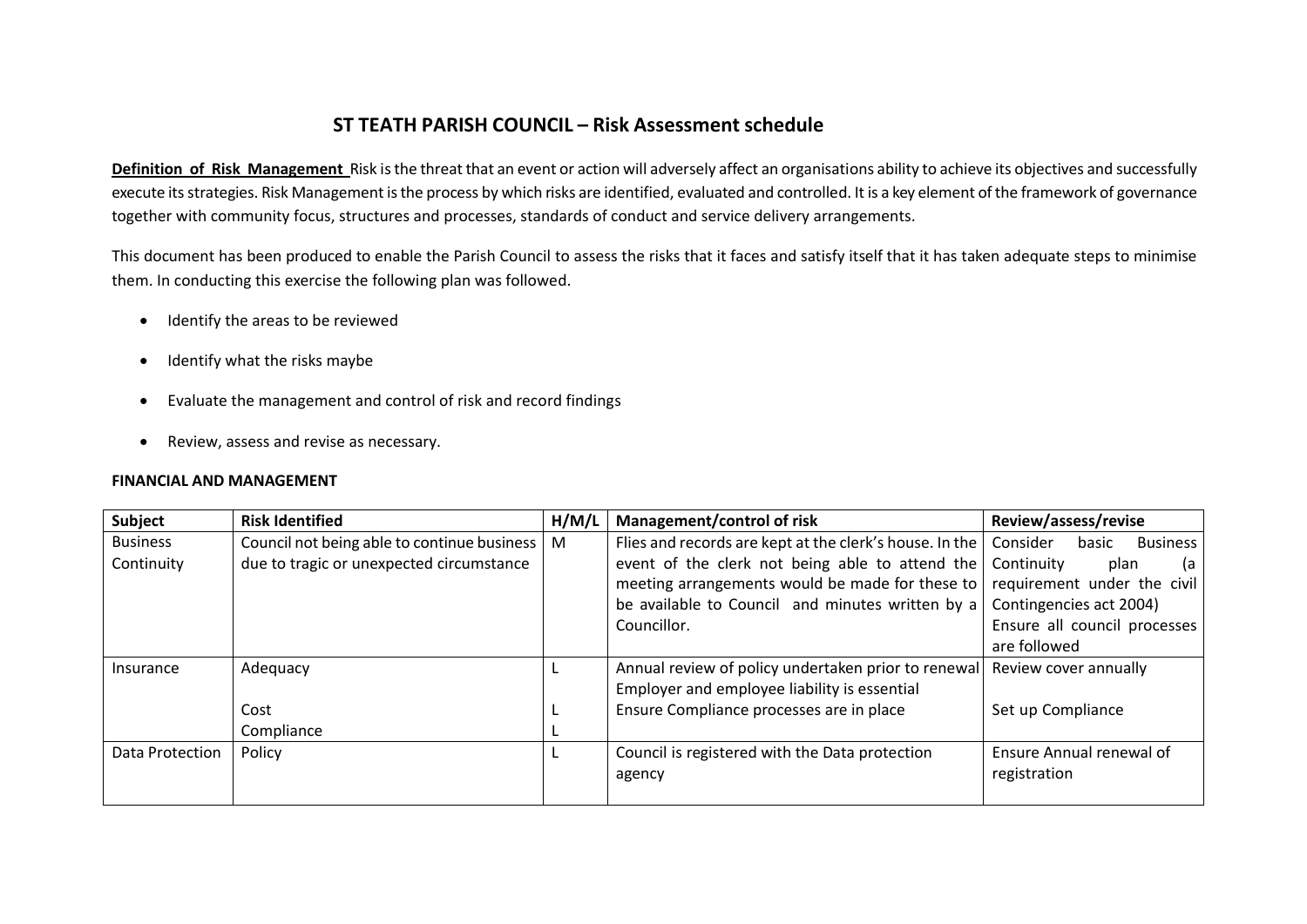| Subject                           | <b>Risk Identified</b>                                 | H/M/L | <b>Management/control of risk</b>                                                                                                                                                                                                                                                                                                                                                | Review/assess/revise                                                    |
|-----------------------------------|--------------------------------------------------------|-------|----------------------------------------------------------------------------------------------------------------------------------------------------------------------------------------------------------------------------------------------------------------------------------------------------------------------------------------------------------------------------------|-------------------------------------------------------------------------|
| of<br>Freedom                     | Policy                                                 |       | The Council has a model publication scheme for local                                                                                                                                                                                                                                                                                                                             | Monitor and report impact                                               |
| information Act                   | Provision                                              | M     | councils in place. There have been no requests to                                                                                                                                                                                                                                                                                                                                | of requests made under                                                  |
|                                   |                                                        |       | date but council are aware that this is an entitlement                                                                                                                                                                                                                                                                                                                           | freedom of information                                                  |
| Meeting<br>location               | Adequacy Health<br>and safety                          |       | Meetings are held on the 3rd Monday of each month<br>alternating between Delabole Methodist Church<br>Rooms and St Teath Community Room. Delabole key<br>is collected from a keyholder opposite the building<br>by the Clerk and St Teath key is held by a councillor<br>living nearby. Health and safety is considered<br>adequate although Halls are often very cold in winter | Existing procedure adequate                                             |
| <b>Council Records</b>            | Loss through theft, Fire and Damage                    |       | Papers current and archived are securely stored at<br>the clerk's home in a metal cabinet.                                                                                                                                                                                                                                                                                       | Damage or theft unlikely.<br>Provision<br>considered<br>is<br>adequate. |
| Councils<br>electronic<br>Records | Loss through damage, fire or corruption of<br>Computer | M     | Records are stored on a computer that was<br>purchased for the clerk. Back up files are kept on a<br><b>USB stick</b>                                                                                                                                                                                                                                                            | Existing<br>procedure<br>is<br>adequate                                 |
| Precept<br><b>Banking</b>         | Adequacy of precept<br>Inadequate checks               | M     | Sound budgetary to back up the council's annual Monthly budget update is budget<br>Precept is an agenda item at the December meeting                                                                                                                                                                                                                                             |                                                                         |
|                                   |                                                        |       | Council's financial regulations set out in<br>requirements for Banking and cheque reconciliations.                                                                                                                                                                                                                                                                               | Existing adequate                                                       |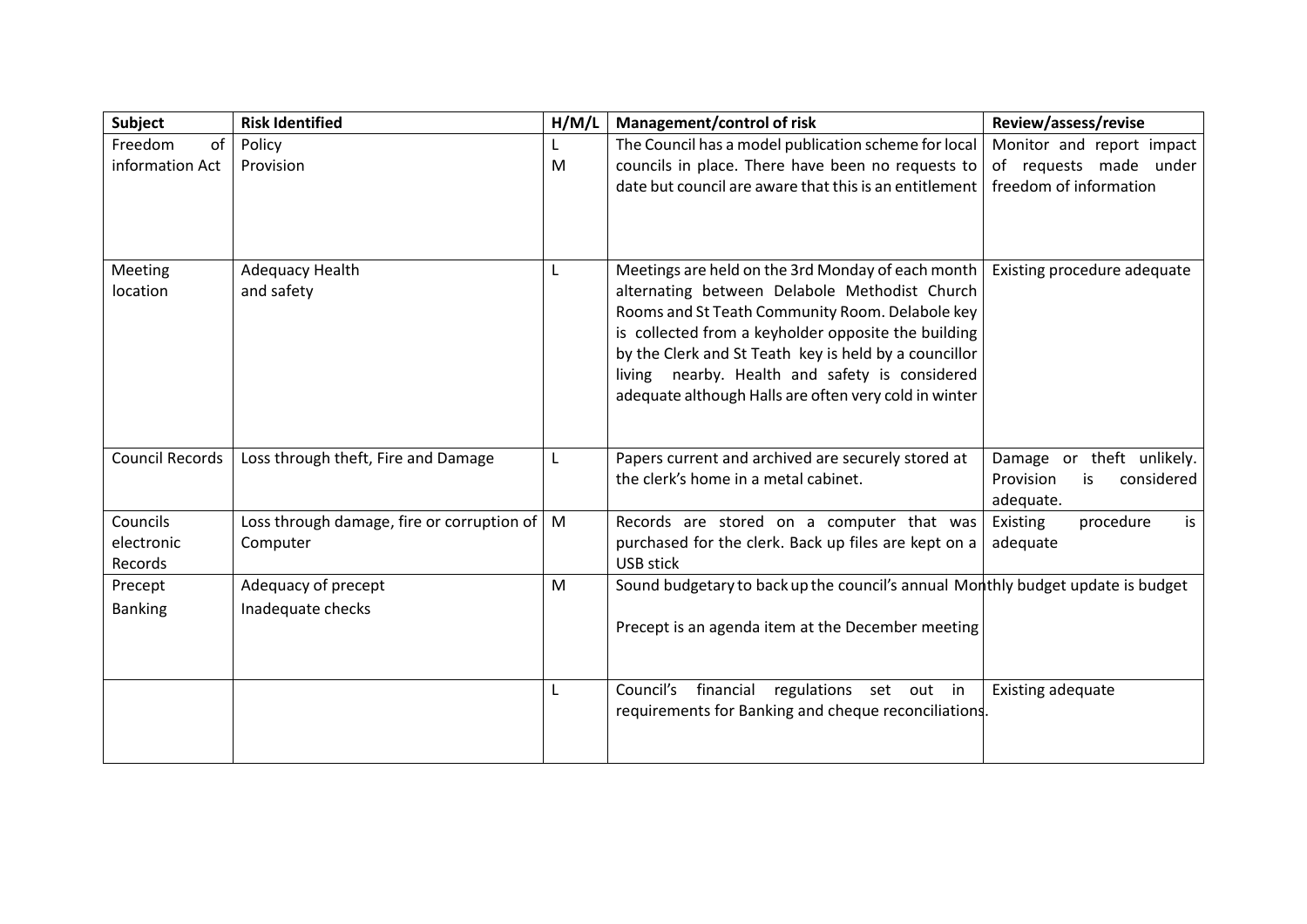| Subject                              | <b>Risk Identified</b>                   | H/M/L | Management/control of risk                                                                                                                                                                                                              | Review/assess/revise                                                                                                       |
|--------------------------------------|------------------------------------------|-------|-----------------------------------------------------------------------------------------------------------------------------------------------------------------------------------------------------------------------------------------|----------------------------------------------------------------------------------------------------------------------------|
| Cash                                 | Loss through theft or<br>dishonesty      |       | Council has no petty cash or float.<br>Any transactions by the clerk are fully backed up<br>by receipts and reimbursed monthly.                                                                                                         | Existing procedure is adequate                                                                                             |
| <b>Financial Control and records</b> | Inadequate checks                        |       | Quarterly reconciliations.<br>Cheque, initialled cheque stub and initialled<br>invoices to validate the amount being spent. All<br>Financial commitments must be agreed by<br>council. Section 137 Payments must be noted               | Need to ensure regularity<br>adequate                                                                                      |
| Clerk                                | Loss of Clerk                            | L     | Contingency may need to be established to<br>ensure that council could pay for extra<br>qualifications should the clerk need them.<br>Clerk should be provided with appropriate<br>training, reference books and access to legal advice | Include<br>in<br>Financial<br>statement<br>when<br>setting<br>precept.<br>Membership of CALC<br>Monitor Working conditions |
| <b>Election costs</b>                | Risk of election                         | M     | Risk is higher in an election year. No factors to<br>mitigate this risk                                                                                                                                                                 | Include in budget for an<br>election year                                                                                  |
| <b>VAT</b>                           | Reclaiming / Charging                    |       | The council has procedures for claiming VAT                                                                                                                                                                                             | Existing<br>procedure<br>is<br>adequate                                                                                    |
| Annual return                        | Not submitted within the time L<br>limit |       | Annual return completed and signed by the<br>council, submitted to the internal auditor for<br>completion. Checked and sent on to the external<br>auditor.                                                                              | Existing procedure is<br>adequate                                                                                          |
| <b>LIABILITY</b>                     |                                          |       |                                                                                                                                                                                                                                         |                                                                                                                            |
| Legal powers                         | Illegal activity or payments             |       | All activities and payments made within the<br>powers of the parish council, resolved and clearly<br>minuted.                                                                                                                           | Existing<br>procedure<br>is<br>adequate.                                                                                   |
|                                      | Working parties taking                   |       |                                                                                                                                                                                                                                         | Powers should be minuted.                                                                                                  |
|                                      | decisions                                |       | Establish Clear terms of reference                                                                                                                                                                                                      | Monitor on a monthly basis                                                                                                 |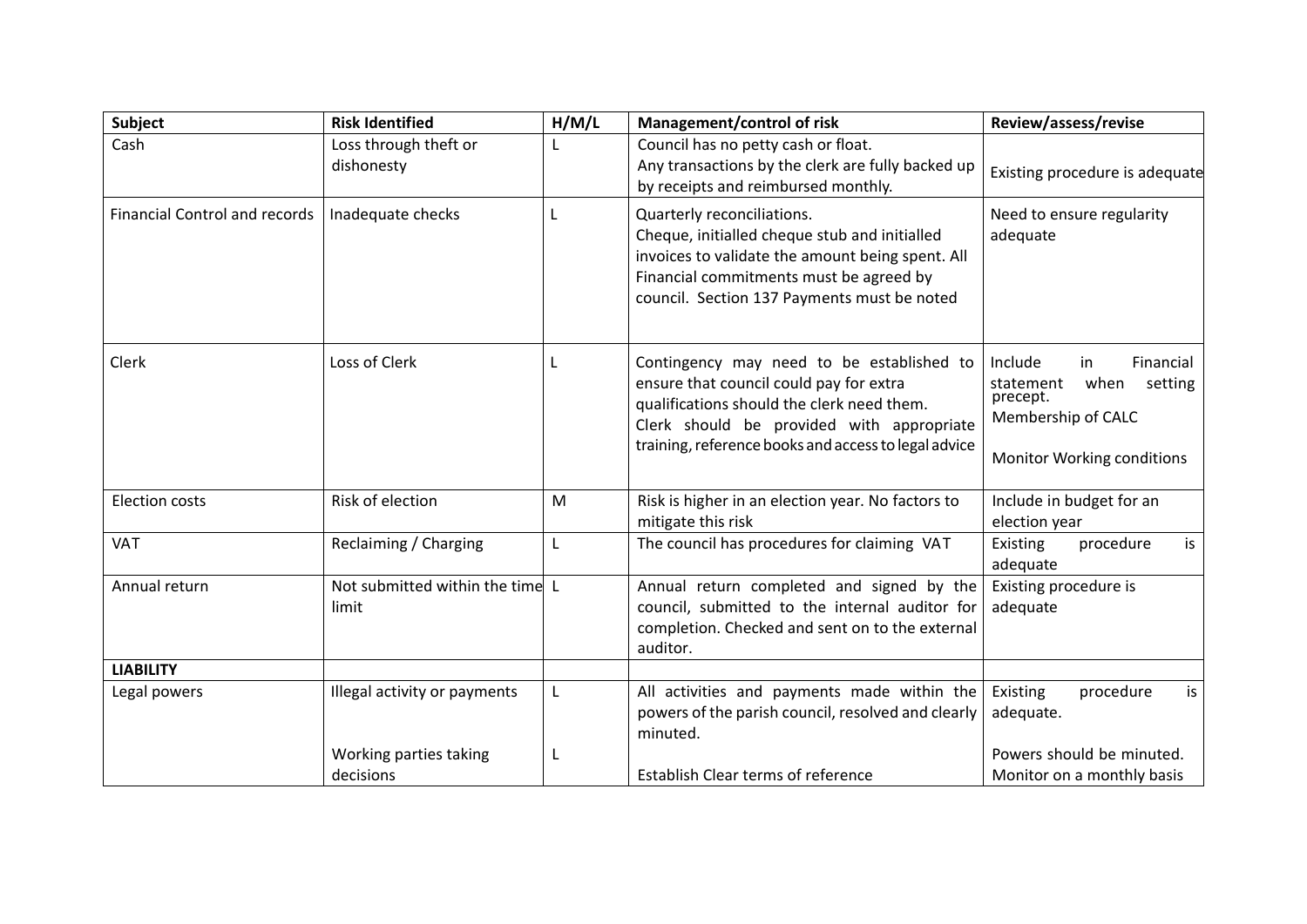| <b>Subject</b>             | <b>Risk Identified</b>            | H/M/L | Management/control of risk                          | Review/assess/revise           |
|----------------------------|-----------------------------------|-------|-----------------------------------------------------|--------------------------------|
| Minutes,<br>Agendas<br>and | Accuracy and legality             |       | Minutes and agendas are produced in the             | Existing<br>procedure<br>is    |
| standing documents         |                                   |       | prescribed method and adhere to legal               | adequate.                      |
|                            |                                   |       | requirements. Minutes are approved and signed       |                                |
|                            |                                   |       | off at the next meeting.                            | Undertake training of chair if |
|                            |                                   |       | Minutes and agendas are displayed according to      | needed                         |
|                            |                                   |       | legal requirements.                                 |                                |
|                            | Non Compliance with               |       | Business conducted at the council is managed by     | Ensure councillors adhere to   |
|                            | <b>Statutory requirements</b>     |       | the chairman                                        | the code of conduct.           |
| <b>Public liability</b>    | Risk to third party property or   | M     | Insurance is in place, risk assessments of          | Existing procedure is          |
|                            | individuals                       |       | individual events is undertaken                     | adequate.                      |
|                            |                                   |       |                                                     |                                |
| <b>Employer liability</b>  | Non Compliance with               |       | Undertake training and seek advice when             | Existing procedure is          |
|                            | employment law                    |       | needed                                              | adequate.                      |
|                            |                                   |       |                                                     |                                |
| Legal Liability            | Legality of activities            | M     | Clerk Clarifies the legal position and takes advice | Existing procedure is adequat  |
| <b>Members interests</b>   |                                   |       | when needed                                         |                                |
|                            | Proper and timely reporting via L |       | Council receives and agrees minutes at monthly      |                                |
|                            | minutes                           |       | meetings                                            |                                |
|                            | Proper document control           |       | Retention of documents policy in place              |                                |
|                            |                                   |       |                                                     |                                |
|                            | Conflict of interest              | M     | Councillors have a duty to declare any interest at  | Existing procedure is          |
|                            |                                   |       | the start of the meeting                            | adequate.                      |
|                            |                                   |       | Register of interests forms should be reviewed      |                                |
|                            |                                   | M     | annually                                            | Members to let clerk know of   |
|                            |                                   |       |                                                     | any changes                    |
|                            |                                   |       |                                                     |                                |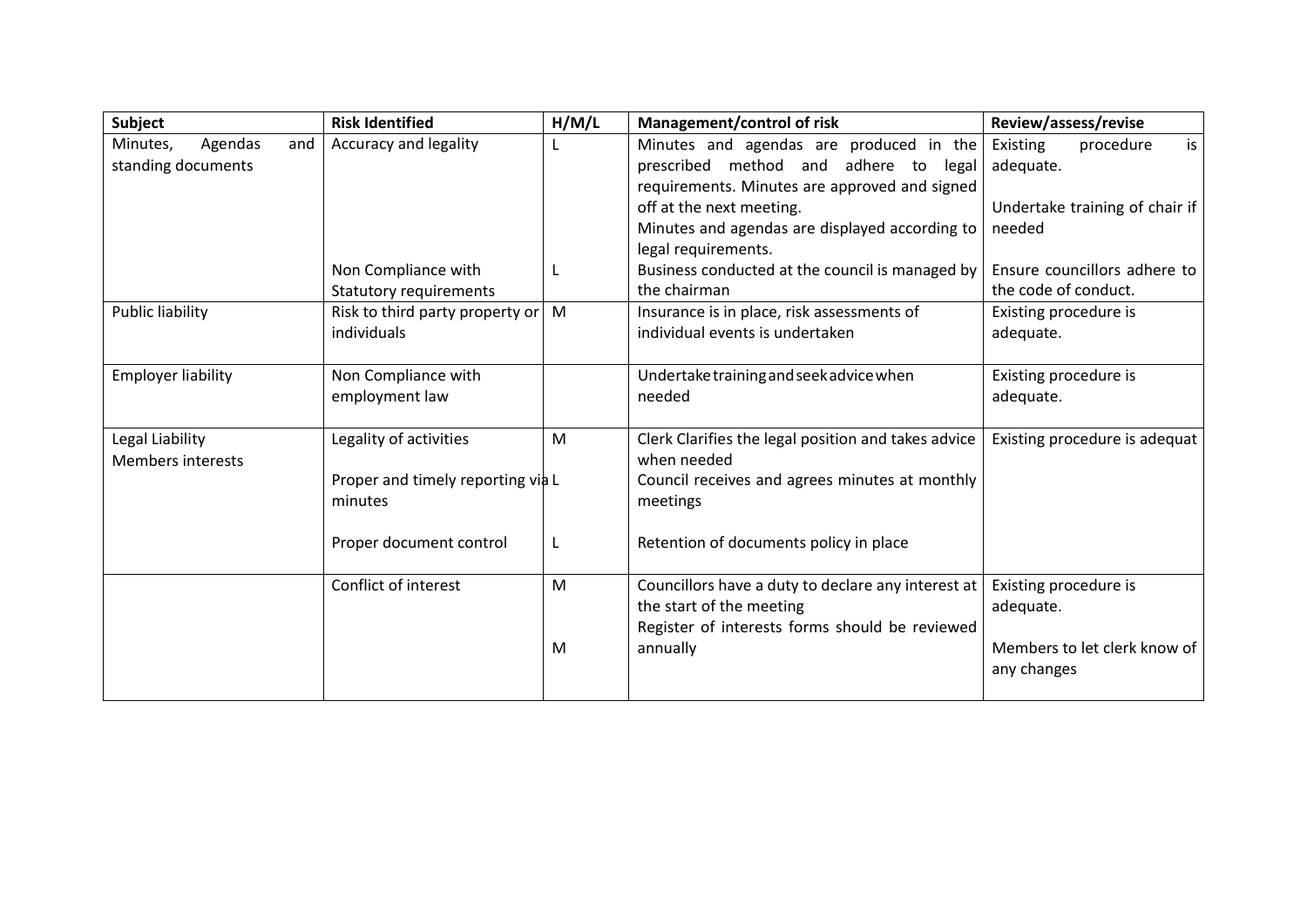## **Assets**

| Subject          | <b>Risk Identified</b>          | H/M/L | Management/control of risk                         | Review/assess/revise  |
|------------------|---------------------------------|-------|----------------------------------------------------|-----------------------|
| Assets           | Loss or damage/risk/damage      |       | An asset register is kept up to date and           | Existing procedure is |
|                  | to third parties or to property |       | insurance is held at the appropriate level for all | adequate.             |
|                  |                                 |       | items. Regular checks are made on all equipment    |                       |
|                  |                                 |       | by members of the council.                         |                       |
| Maintenance      | Poor performance of assets      |       | All assets are owned by the Parish Council are     | Existing procedure is |
|                  | or amenities.                   |       | regularly reviewed and maintained.                 | adequate.             |
|                  | Loss of income or               |       | All repairs and relevant expenditure for these     |                       |
|                  | performance                     |       | repairs are authorised in accordance with Parish   |                       |
|                  |                                 |       | council procedures.                                |                       |
|                  | Risk to third parties           |       | All assets are insured annually                    |                       |
| Notice boards    | Risk / damage/ injury to third  |       | Parish Council has 5 notice boards Each is         | Existing procedure is |
|                  | parties road side safety        |       | regularly visited by the clerk who holds the keys. | adequate.             |
|                  |                                 |       |                                                    |                       |
| Street furniture | Risk / damage/ injury to third  |       | No formalinspection process is in place members    | Existing procedure is |
|                  | parties road side safety        |       | of the public and councillors report issues to the | adequate.             |
|                  |                                 |       | clerk which are then dealt with.                   |                       |
|                  |                                 |       |                                                    |                       |
|                  |                                 |       |                                                    |                       |
|                  |                                 |       |                                                    |                       |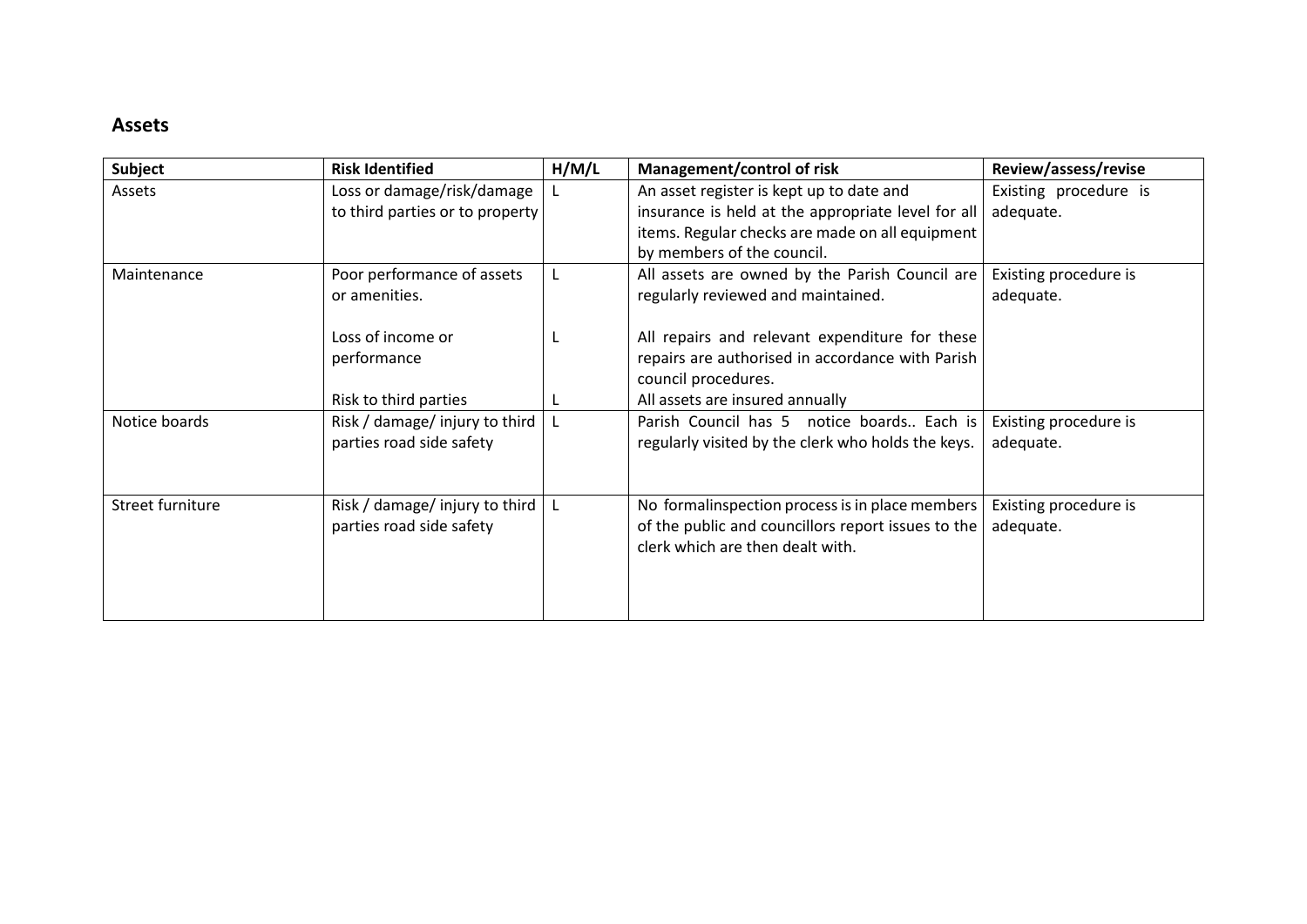## **St Teath Parish council – Risk Assessment Schedule**

| <b>ITEM</b>                                        | <b>FREQUENCY</b> | <b>LAST REVIEWED</b> | <b>COMMENTS</b> |
|----------------------------------------------------|------------------|----------------------|-----------------|
| <b>Parish Council Insurance including</b>          | Annually         |                      |                 |
| Public and employers liability                     |                  |                      |                 |
| Money and fidelity guarantee                       |                  |                      |                 |
| Personal Accident                                  |                  |                      |                 |
| <b>Assets Inspection</b>                           | Annually         |                      |                 |
| <b>Financial Matters</b>                           |                  |                      |                 |
| <b>Banking arrangements</b>                        | Annually         |                      |                 |
| <b>Insurance providers</b>                         | Annually         |                      |                 |
| <b>VAT Return Completed</b>                        | Annually         |                      |                 |
| <b>Budget agreed, Monitored and</b>                | Monthly          |                      |                 |
| reported                                           |                  |                      |                 |
| <b>Precept requested</b>                           | Annually         |                      |                 |
| Payment approval procedure                         | Annually         |                      |                 |
| <b>Bank Reconciliation overseen by</b><br>chairman | Ongoing          |                      |                 |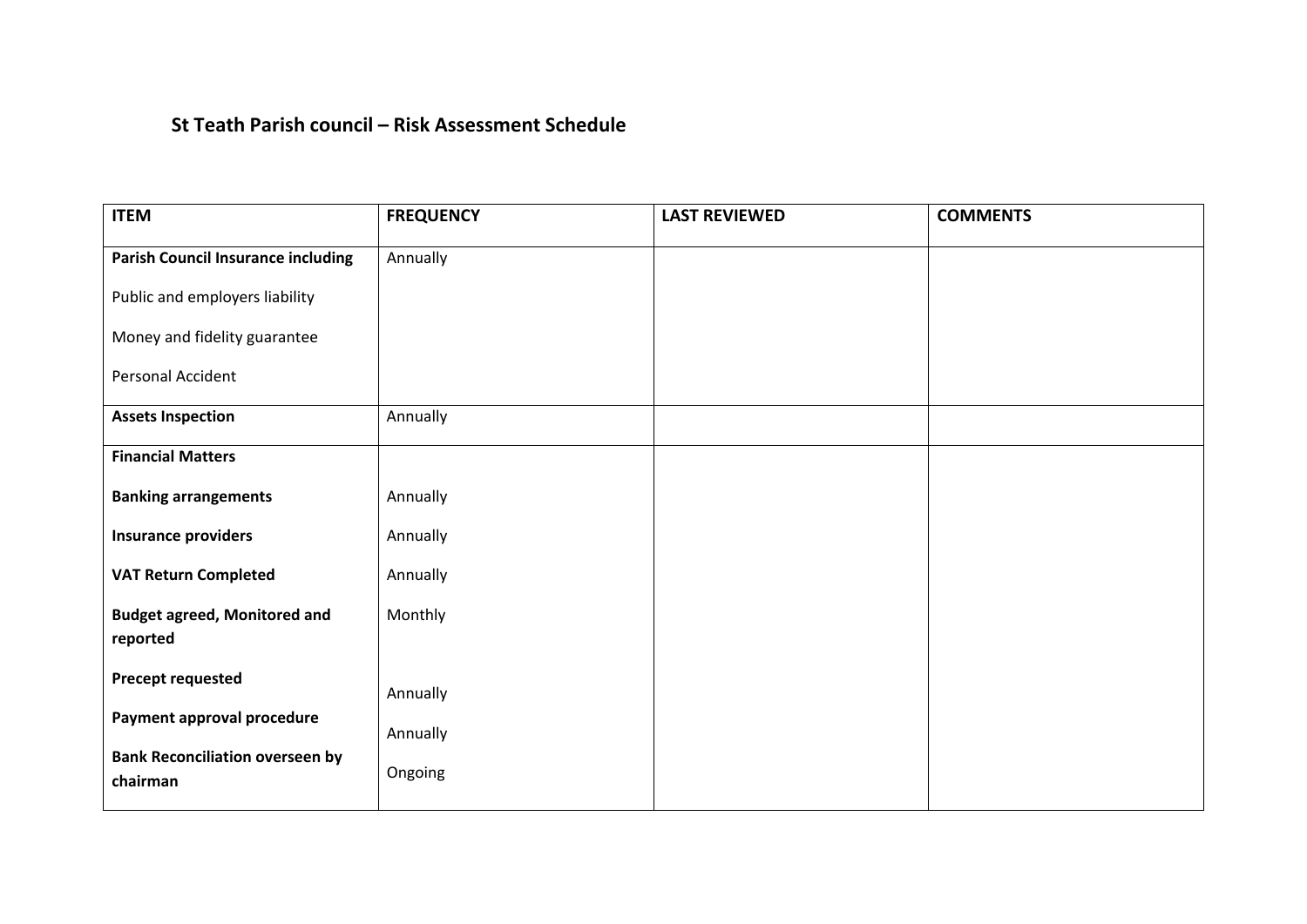| Clerks salary reviewed and             | Annually |  |
|----------------------------------------|----------|--|
| documented                             |          |  |
| <b>Internal Audit</b>                  |          |  |
|                                        | Annually |  |
| External audit                         |          |  |
| Internal check of financial procedures | Annually |  |
|                                        | Annually |  |
|                                        |          |  |
| Administration                         |          |  |
| Minutes properly numbered              | Ongoing  |  |
|                                        |          |  |
| Asset register available/ updated      | Ongoing  |  |
| Financial regulations reviewed         | Annually |  |
|                                        |          |  |
| Standing orders reviewed               | Annually |  |
| Back up taken of computer records      | Annually |  |
|                                        |          |  |
| <b>Employers responsibilities</b>      |          |  |
| Contract of employment in place        | Annually |  |
|                                        |          |  |
| Contractors indemnity insurance        | Ongoing  |  |
| Written arrangements with              | Ongoing  |  |
| contractors                            |          |  |
|                                        |          |  |
|                                        |          |  |
|                                        |          |  |